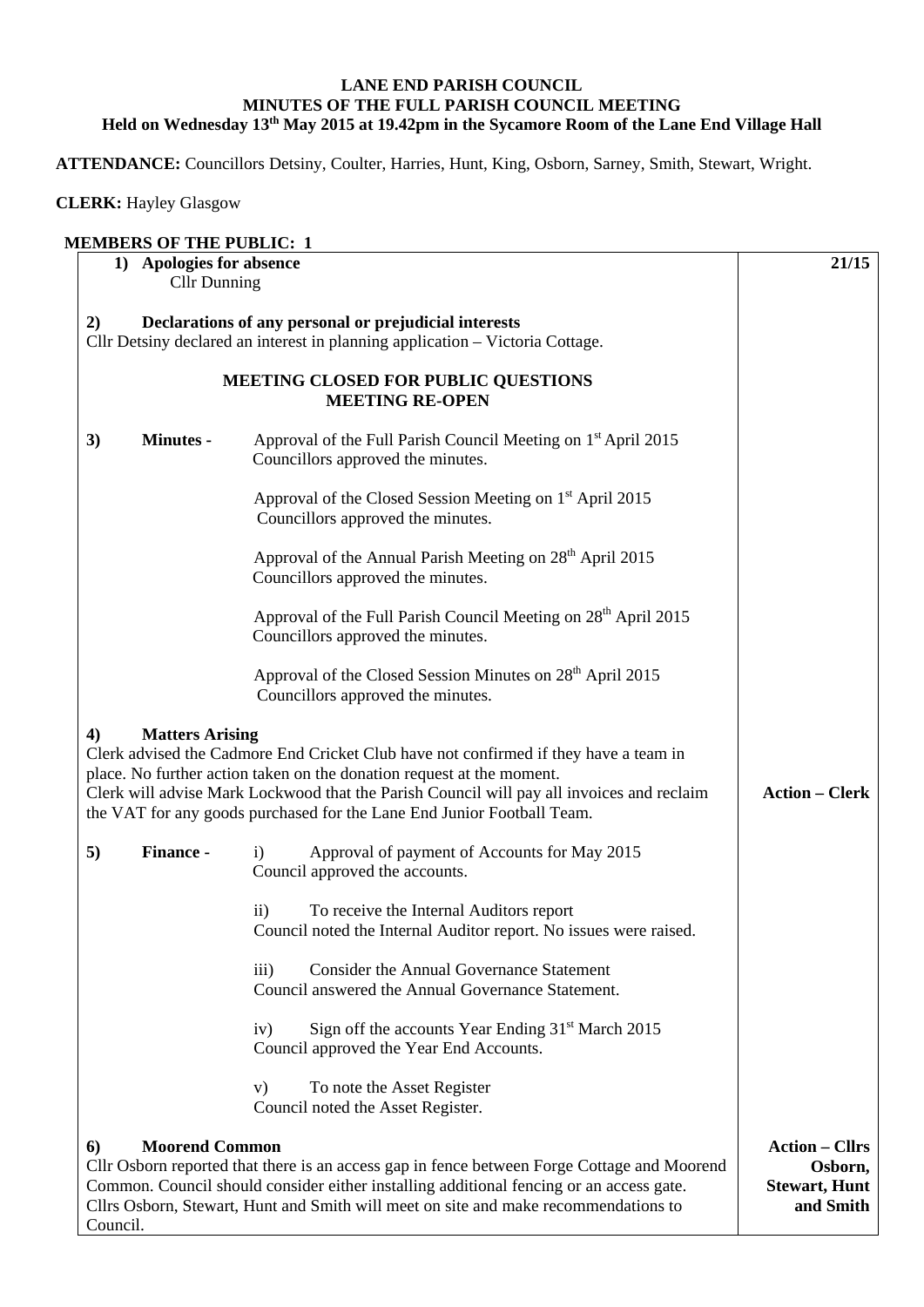| Cllr Osborn reported that cobble setts have been installed on Parish Council land which<br>adjoins the land of Pond Cottage.                                                                                                                                                                                                                                                                                                                                                                                                                                            | 22/15                                                                 |
|-------------------------------------------------------------------------------------------------------------------------------------------------------------------------------------------------------------------------------------------------------------------------------------------------------------------------------------------------------------------------------------------------------------------------------------------------------------------------------------------------------------------------------------------------------------------------|-----------------------------------------------------------------------|
| Some soil has also been spread on Parish Council land from renovation works at Pond<br>Cottage.                                                                                                                                                                                                                                                                                                                                                                                                                                                                         |                                                                       |
| The Chairman closed the meeting at 20.05                                                                                                                                                                                                                                                                                                                                                                                                                                                                                                                                |                                                                       |
| The property owner of Pond Cottage informed Council the cobble setts have been laid to stop<br>oil tankers disturbing the soil.<br>He also confirmed that soil has been put on Parish Council land but he ask the contractors to<br>remove this.                                                                                                                                                                                                                                                                                                                        |                                                                       |
| The Chairman re-opened the meeting at 20.12                                                                                                                                                                                                                                                                                                                                                                                                                                                                                                                             |                                                                       |
| It was resolved that Cllrs Osborn, Stewart, Hunt and Smith would visit Pond Cottage and<br>make recommendations to Council.                                                                                                                                                                                                                                                                                                                                                                                                                                             | <b>Action – Cllrs</b><br>Osborn,<br><b>Stewart, Hunt</b><br>and Smith |
| <b>Draft Grants and Donations Procedure</b><br>7)<br>Council thanked Cllr Dunning for preparing the document. Council thought it was a very<br>useful guide.                                                                                                                                                                                                                                                                                                                                                                                                            |                                                                       |
| Council already carry out the process of debating questions for each donation request.<br>Each applicant is asked to complete a donation request form and is asked to submit a set of<br>accounts.                                                                                                                                                                                                                                                                                                                                                                      |                                                                       |
| Council therefore resolved not to complete a formal proforma for each donation request.                                                                                                                                                                                                                                                                                                                                                                                                                                                                                 |                                                                       |
| <b>Lane End Playing Fields</b><br>8)<br>On 22 <sup>nd</sup> May Cllrs Coulter, Detsiny, Stewart, Osborn, Smith and the Clerk will meet with<br>LEAG. A discussion will take place regarding the lease/license and a process for the future.<br>A report will be given to Council at a future meeting.                                                                                                                                                                                                                                                                   | Action-<br><b>Meeting</b><br>scheduled                                |
| Clerk's report<br>9)<br>Council noted the report. The Clerk informed Council that:<br>The Brownie unit in Frieth will be displaying signs around the village about a family fun day<br>scheduled for 27 <sup>th</sup> June.<br>The Village Hall Committee pointed out that the public section of the noticeboard on Finings<br>Road was messy with all sorts of notices being put in and not taken out. Council resolved to<br>put a lock on the noticeboard. Any notices would be put up by the Clerk.<br>Cllr Hunt will put the lock on and advise the Clerk of cost. | <b>Action – Cllr</b><br><b>Hunt/Clerk</b>                             |
| <b>Invitations to Meetings, Correspondence &amp; Reports received</b><br><b>10)</b><br>The Tree at Cadmore End has applied to TFB for a tourist sign to be installed giving<br>directions to the pub. The Parish Council were asked to comment on this and thought it would<br>set an unhealthy precedence with other public houses probably wanting to do the same.                                                                                                                                                                                                    | <b>Action-Clerk</b>                                                   |
| 11)<br><b>Matters raised by Councillors</b><br>Cllr Harries raised the issue of speeding vehicles on The Row. The Clerk will contact BCC to<br>obtain a quote to install a speed tube on The Row and also in another location.                                                                                                                                                                                                                                                                                                                                          | <b>Action – Clerk</b>                                                 |
| Cllr Hunt commented on the road surface outside the entrance to the Shanley Homes<br>development on Finings Road. The road was dug up and a cable or service pipe was laid. The<br>subsequent filling of trench and re-tarmacking was of poor quality and it sank within a few<br>days. Clerk will contact BCC.                                                                                                                                                                                                                                                         | <b>Action – Clerk</b>                                                 |
| Cllr Coulter raised the issue of footpath 25. Council has received no further communication<br>from WDC. Clerk to email the case officer.<br>Cllr Detsiny reported that WDC are working on the draft lease/transfer for the Finings Road<br>car park.                                                                                                                                                                                                                                                                                                                   | <b>Action - Clerk</b>                                                 |
|                                                                                                                                                                                                                                                                                                                                                                                                                                                                                                                                                                         |                                                                       |
|                                                                                                                                                                                                                                                                                                                                                                                                                                                                                                                                                                         |                                                                       |